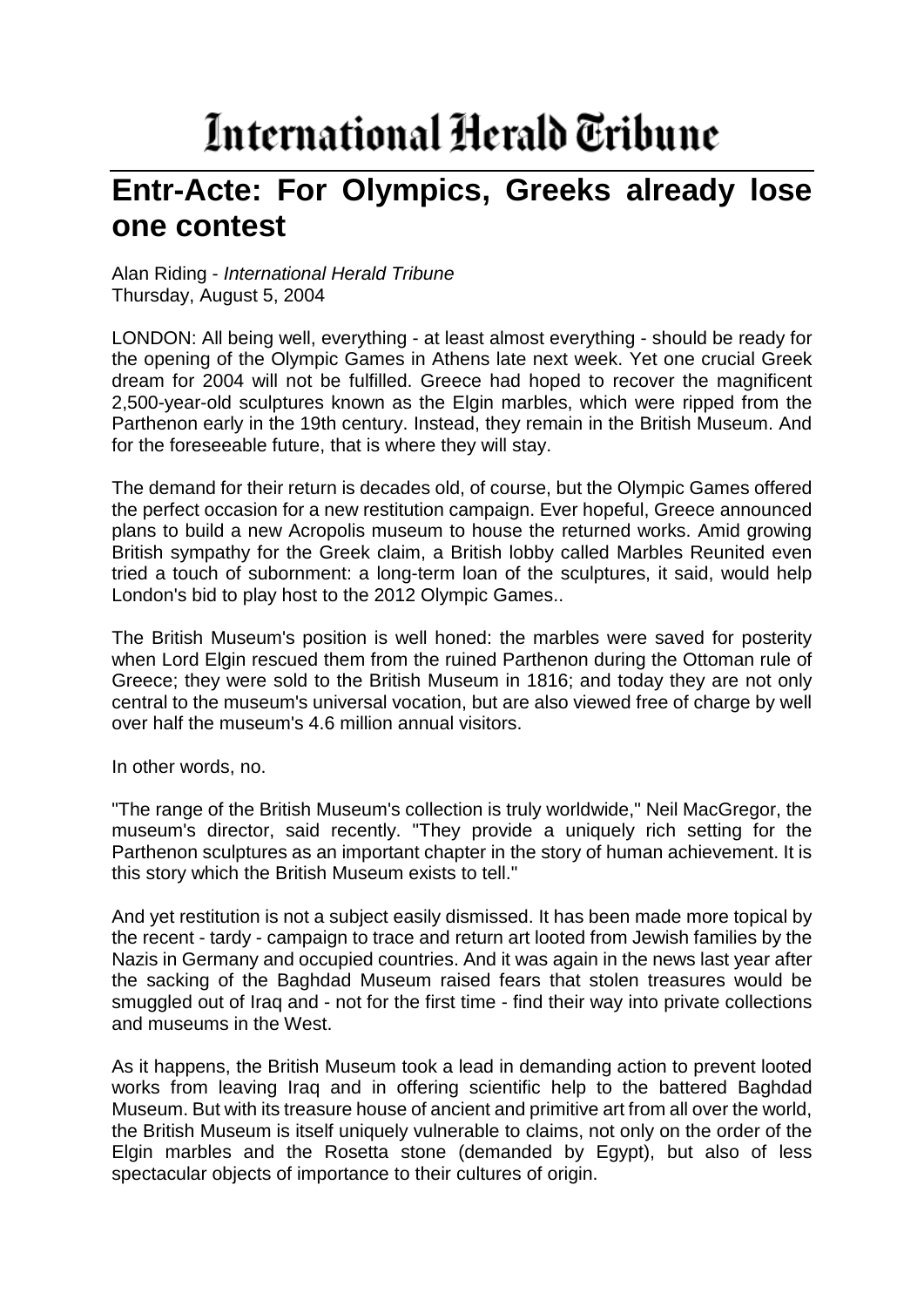Indeed, an object once considered of minor worth can assume enormous symbolic weight 150 years later. So it is with the most recent case to embarrass the British Museum involving aboriginal bark etchings. When they were brought to Britain in the mid-19th-century, Australia's native inhabitants were a repressed minority with virtually no rights. Today, with their art widely appreciated, they are better organized to defend their interests.

Last month, the Dja Dja Wurrung Native Title Group of Western Australia obtained an emergency declaration order to block the return of two bark etchings and a carved wooden emu loaned by Britain for a show at the Museum Victoria in Melbourne. One bark etching and the carving came from the British Museum; the other etching came from the Royal Botanical Gardens in Kew, outside London.

"They belong in Australia," Gary Murray, secretary to the Dja Dja Wurrung group, told The Times of London. "If we had your crown jewels, you'd be knocking our doors down."

The British Museum and Kew Gardens were not happy. In a joint statement, they pointed to an Australian government certificate authorizing the objects' return and noted that Western museums would not lend works if they were in danger of being seized. "The Emergency Declaration puts at risk the very legal framework that allows such exhibitions to take place," they warned. For the moment, the dispute is being handled by the Museum Victoria.

But while museums need a legal framework to protect their works on loan, the aborigines also have a point. The bark etchings are hardly central to the British Museum's collections but, as the earliest surviving examples of the art, they can help the aborigines to rebuild their shattered history and consolidate their identity. And the same applies to other works of spiritual importance that have occasionally been returned to native peoples.

Last year, the Manchester Museum in Britain returned four aboriginal skulls and two limb bones to Australia. In 2000, France repatriated the body of an unfortunate South African woman, known as the Hottentot Venus, which had been displayed in the Musée de l'Homme in Paris since the early 19th century. In 1998, the Glasgow Museum returned the so-called Ghost Dance Shirt to the Lakota Sioux tribe in South Dakota.

Where should the line be drawn? No one denies that European and American archaeologists, explorers, collectors and scholars have played a key role in finding, studying and preserving Egyptian, Assyrian, Greek, Roman and pre-Columbian treasures. No less true, examples of 19th-century tribal art from Africa and Oceania survive today because they were first collected by outsiders. And if all were returned to their countries of origin, Western museums would be emptied.

A 1970 Unesco convention prohibited the illicit import, export and transfer of cultural goods, but it set no rules for restitution. The 1995 Unidroit Convention on stolen or illegally exported cultural objects contemplated restitution, but it has been ratified by few countries. Thus, in 1997, when a Paris museum discovered that three newly